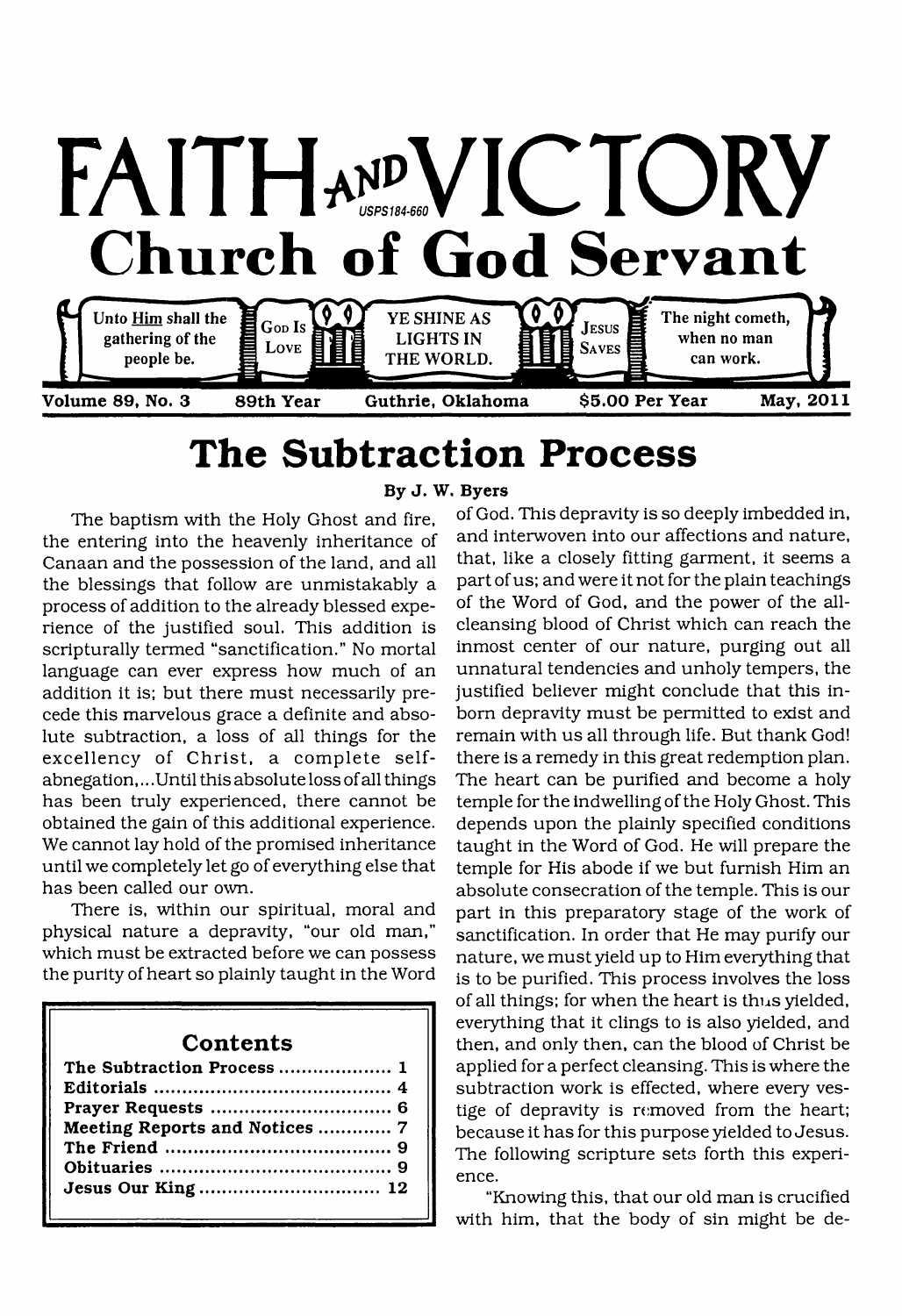stroyed, that henceforth we should not serve sin." Romans 6:6. It cannot be improved upon nor cultivated. It is sinful in nature, and must be dealt with according to the redemption law of crucifixion. It is condemned and must die. It is utterly worthless to God, and harmful to man; therefore, it must die. It clings to life with remarkable tenacity, and it is not within the power of man alone to put it to death. It has so entwined itself into our affections that they and each of their objects must be absolutely yielded up to death, even the most sacred treasures of the heart; so that the true work of purity may be perfectly wrought within us. To simply yield up our old man for his destruction would be but a pleasant sacrifice; for every justified believer who has obtained the knowledge of this enemy within becomes anxious for his destruction. It is not the yielding up of our old man, therefore, that seems such a loss to us; but when we see that our whole being, spirit, soul and body, with every affection and its object, must be yielded up and truly laid upon the altar, we realize the subtraction process of sanctification—the loss of all things. Our old man cannot be crucified until everything is thus first yielded up. As long as any one object of our affection is withheld, the consecration is incomplete and the affections can not be purified from this depravity; hence the necessity of an absolute yielding up of everything, to obtain the excellency of this heavenly grace. In this condition we can assuredly experience the meaning of the words: "Knowing this, that our old man is crucified with him, that the body of sin might be destroyed." Thank God! this is a present-tense experience for every one who is willing to be con-formed to the perfect will of God. In this condition, Jesus can have the perfect right of way within, and work in us that which is well-pleasing in His sight.

Some one might wonder if we are never permitted in this truly consecrated condition to set our affections upon anything in this world or if we can possess anything as our own, if all must be yielded up and laid upon the altar. If our affections and every object of the same are yielded to Jesus, then we certainly cannot have them placed upon anything else. This is one of the grand provisions of His grace. Jesus now gets between us and every object of our affections. He not only has our affections, but He has the objects of our affections. In the consciousness of this loss to us we also become conscious of the loss of our old, depraved nature, and the gain of a glorious, heavenly purity which we before did not possess. But above all things, we become conscious of the fact that Jesus has become enthroned within our hearts, and now has full control of our entire being. In Him we possess all things. He gives us back, with Himself, everything that is good for us: father, mother, brother, sister and every God-given blessing that we had yielded up to Him. But they do not seem to us now like they did before. There is something between us and them. What is it? It is Jesus! This makes every blessing so much more precious to us now. A sacredness exists between us and our loved ones which we never realized before. They now get our love only as they get it through Jesus, for He is between us and them. Praise God for this precious experience! We gave everything, our all, for Him. He purified our hearts and now gives everything, His all, to us. Without the subtraction of our all, first, we cannot obtain the addition, His all. Thus, after all, we lose nothing but the depravity of our nature, which loss, of course, involves the loss of all things for the time being, but means the gain of all things in the fullness of Christ.

The apostle Paul expresses this crucifixion in his testimony in Galatians 2:20, "I am crucified with Christ: nevertheless I live; yet not I, but Christ liveth in me: and the life which I now live in the flesh I live by the faith of the Son of God, who loved me, and gave himself for me." There was something of the apostle that was crucified. It was the same as he speaks of in Romans 6:6, "our old man." That depraved, carnal self, the proud, haughty Pharisee, the great Saul of Tarsus who considered himself of such importance among men. This was the I that was crucified; but there was an I who still lived. This was the humble, sanctified Paul, the servant of Jesus Christ, who now considered himself less than the least of all Saints, and not worthy to be called an apostle. What a contrast between the two I's, The one, the big I; the other, the little I. They are exactly of opposite natures. The one was Paul's "old man," the other his humble individual self. Jesus and the big I cannot rule together in the same heart.

How many there are today who have not reached the death experience. They have had their sins forgiven and realize that they are the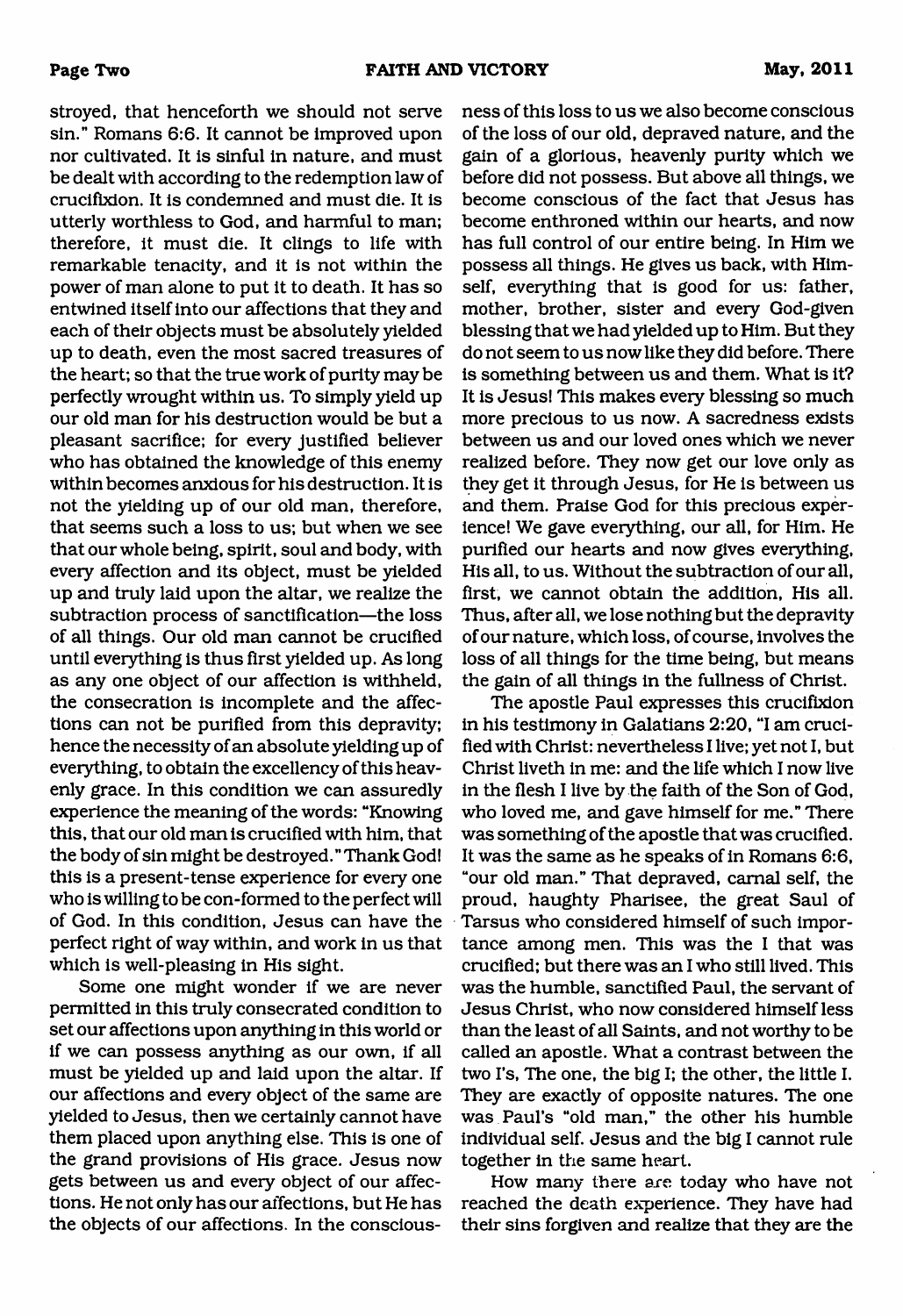children of God; but they cannot say that they are crucified with Christ, in the sense of the actual death of their old man. How many there are who are conscious of this inward foe, and yet are taught that it can never become dislodged from their nature and crucified. Praise God! He has provided a remedy in the blood of Christ. By faith in this blood the consecrated believer can receive the cleansing. The depraved nature is crucified, and Christ now takes supreme control of the holy temple.

The language of the apostle in Galatians 6:14 also expresses the same experience: "But God forbid that I should glory, save in the cross of our Lord Jesus Christ, by whom the world is crucified unto me, and I unto the world." The blood of the cross has destroyed that inward nature which was the point of contact with the world. As long as this exists within, the world has a strong claim upon us, which, so long as it exists within us, will assert its nature, and, if permitted, will communicate with the world, and cause defeat in our Christian life, so that we cannot conscientiously say we are dead to the world: for there is something within us yet that is actually alive in this respect. This is the point of inward contact with the world, which, when brought into crucifixion, changes our inward condition and enables us to truly say with the apostle, that the world is crucified unto us and we unto the world, by the blood of the cross of Christ, and the life we now live in this mortal body, which is the temple of the Holy Ghost, we live by the faith of the Son of God, Who has all power to keep us in the Divine law of the Spirit of life in Christ Jesus, which makes and keeps us free from the law of sin and death.

In Matthew 15:13 we have this same doctrine of cleansing expressed in the words of Jesus: "Every plant, which my heavenly Father hath not planted, shall be rooted up." While it is true that Jesus was speaking of the doctrines of the Pharisees in this instance, we can see beyond the simple doctrines and traditions of men, which are but the outgrowth of this root of depravity which our heavenly Father never planted in the nature of man. The depraved heart is the fertile soil which spontaneously grows all these evil things which Jesus mentions in this parable. The root is there, and so long as it remains, there cannot be a satisfactory Christian life. But the heavenly decree has been uttered by the Redeemer Himself, that this plant shall be rooted up, which rooting up can be testified to by thousands of blood-washed Saints today. Many plain scriptures teach us that this experience of heart purity was a recognized fact in the apostolic days. Jesus taught that it was attainable and told of its blessings when in Matthew 5:8 he speaks of the pure in heart. John writes: "And every man that hath this hope in him purifieth himself, even as he is pure." Paul says that "the end of the commandment is charity out of a pure heart" (I Timothy 1:5), and in the same letter he writes: "Holding the mystery of the faith in a pure conscience."— Chap. 3:9. Also in Chap. 4:12, he writes: "Let no man despise thy youth: but be thou an example of the believers, in word, in conversation, in charity, in spirit, in faith, in purity." In Chap. 5:22, he says, "Keep thyself pure." In II Timothy 2:22 we are taught that many of the Saints had this experience of cleansing: "Flee also youthful lusts; but follow righteousness, faith, charity, peace, with them that call on the Lord out of a pure heart."

The prophet Malachi saw the glorious fullness of this Gospel salvation as he beheld and spake by the Spirit: "And he shall sit as a refiner and purifier of silver and he shall purify the sons of Levi, and purge them as gold and silver, that they may offer unto the LORD an offering in righteousness." Malachi 3:3.

All these plain texts set forth the doctrines of cleansing beyond question. Then when Peter takes the witness stand (Acts 15:9) and testifies that he and all the one hundred twenty at Pentecost, and afterward the household of Cornelius, received the cleansing at the time of the outpouring upon them of the Holy Spirit, we must acknowledge that God certainly is no respecter of persons, and has the same measure of grace for His people in this evening time of the Gospel day. Praise His holy name! Let us magnify and exalt the power of the all-cleansing blood, for it can reach beyond the inmost depths of our fallen nature and wash us whiter than snow. "For if the blood of bulls and of goats, and the ashes of a heifer, sprinkling the unclean, sanctifieth to the purifying of the flesh: how much more shall the blood of Christ, who through the eternal Spirit offered himself without spot to God, purge your conscience from dead works to serve the living God?"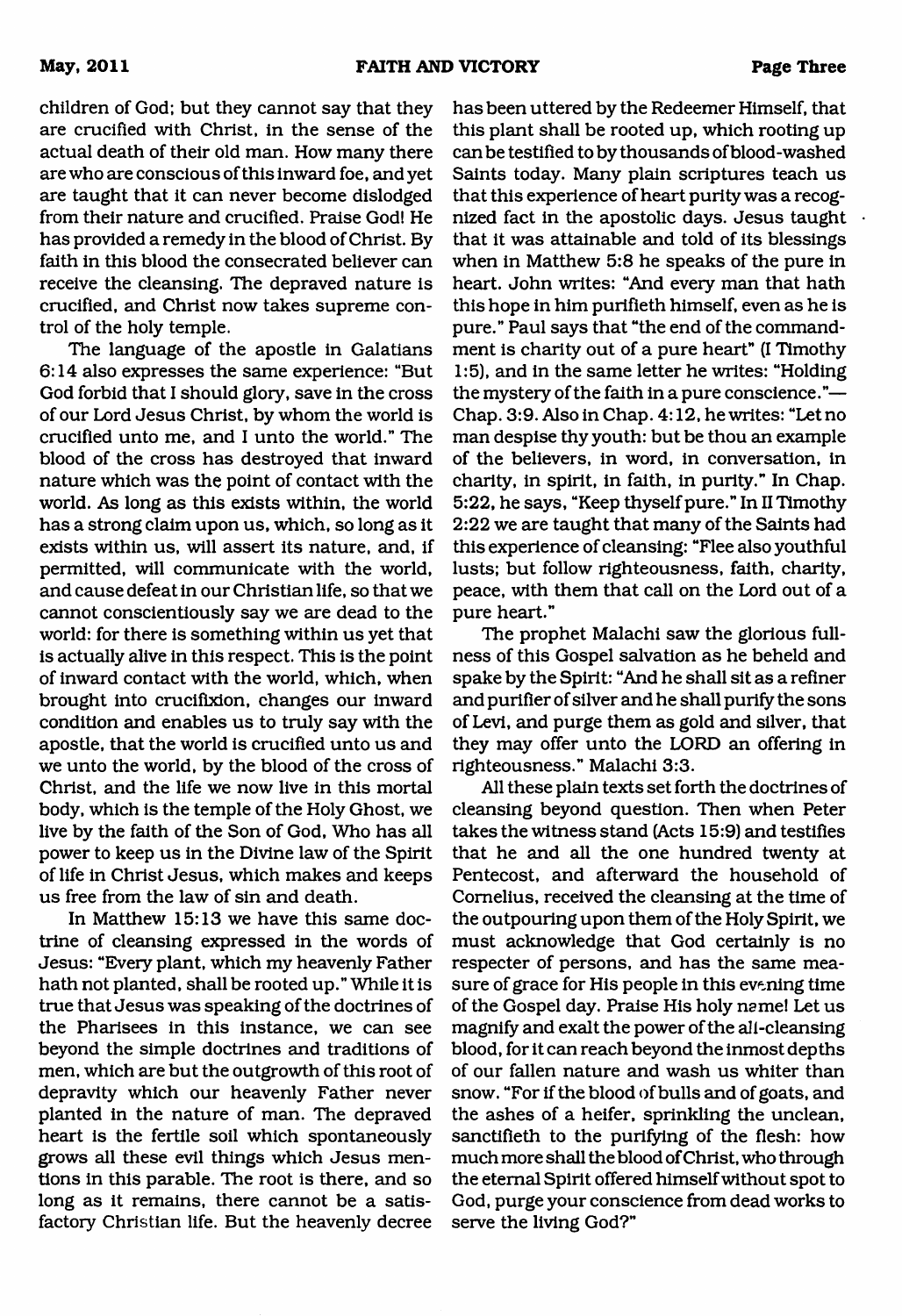## **FAITH AND VICTORY 12 PAGE HOLINESS MONTHLY**

This non-sectarian paper is edited and published in the interest of the universal CHURCH OF GOD each month (except August of each year, and we omit an issue that month to attend camp meetings), by Willie Murphey, and other consecrated workers at the FAITH PUBLISHING HOUSE, 4318 S. Division, Guthrie, OK 73044.

Notice to subscribers: When you move or change your address, please write us at once, giving your old and new address, and include your zip code number.

Dated copy for publication must be received by the 18th of the month prior to the month of issue.

#### **SUBSCRIPTION RATES** . . . . . . . . .

Single copy, one year......................................................\$5.00 Package of 5 papers to one address, one year ......... \$20.00 Larger quantities are figured at the same rate.

This publication teaches salvation from all sin, sanctification for believers, unity and oneness for which Jesus prayed as recorded in John 17:21, and manifested by the apostles and believers after Pentecost. By God's grace we teach, preach, and practice the gospel of the Lord Jesus Christ-the same gospel that Peter. John, and Paul preached, taught, and practiced, including divine healing for the body. James 5:14-15.

Its motto: Have faith in God. Its object: The glory of God and the salvation of men; the restoration and promulgation of the whole truth to the people in this "evening time" as it was in the morning Church of the first century: the unification of all true believers in one body by the love of God. Its standard: Separation from sin and entire devotion to the service and will of God. Its characteristics: No discipline but the Bible, no bond of union but the love of God, and no test of fellowship but the indwelling Spirit of Christ.

Through the Free Literature Fund thousands of gospel tracts are published and sent out free of charge as the Lord supplies. Cooperation of our readers is solicited, and will be appreciated in any way as the Bible and the Holy Spirit teach you to do or stir your heart. "Freely ye have received, freely give." Read Ex. 25:2; I Chron. 29:9; II Cor. 9:7: and Luke 6:38.

Freewill offerings sent in to the work will be thankfully received as from the Lord. Checks and money orders should be made payable to Faith Publishing House. All donations are tax deductible.

A separate Missionary Fund is maintained in order to relay missionary funds from our readers to the support of home and foreign missionaries and evangelists.

In order to comply with Oklahoma laws as a non-profit religious work, the Faith Publishing House is incorporated thereunder.

The *Faith and Victory* is published monthly, except August, for \$5.00 per year by:

**FAITH PUBLISHING HOUSE P. O. Box 518, 4318 S. Division, Guthrie, OK 73044 Office phone numbers: 405-282-1479, 800-767-1479; fax number: 405-282-6318. Internet address: <http://www.faithpublishing.com>**

**Postmaster: Send address changes to:** *Faith and Victory,* **P. O. Box 518, Guthrie, OK 73044.**

网 Editorials

As Christians we enjoy many blessings in our walk with God. We rejoice in the fellowship we treasure with Him and with our brethren in the Lord. We speak and teach about living pure

lives and having a clear conscience void of offence toward God. We freely come to Him in prayer with our burdens and our prayers ascend to His throne for those who are sick

and afflicted as well as those who are bound by the chains of sin and addictions. We sing and praise Him for His mercy and forgiveness and rejoice in the hope we have of some day living with Him in a glorious eternal home in Heaven. All of these blessings are ours today because of the precious blood of Jesus Christ that was shed to atone for the sins of mankind. A proper understanding of the merits of His precious blood is essential to having these blessings become a reality in our life. The value of the blood of Christ to the soul of mankind is the ultimate cardinal doctrine of the Church of God. Let us look at some scriptures to help us understand the value of this precious treasure.

**Remission.** Hebrews 9:22 says, "And almost all things are by the law purged with blood; and without shedding of blood is no remission." How deplorable would be man's condition if there were no remission for sins. We occasionally hear references in our legal system about "three strikes and you are out." Meaning, if a person has three felony convictions they are required to serve extended prison time. However, if there were no remission for sins with God, when a person committed one sin they would be forever lost. That is how serious God considers sin. What about all of the animals that were sacrificed under the law? Did they take away people's sins? Notice what is written, "But in those *sacrifices there is* a remembrance again *made* of sins every year. For *it is* not possible that the blood of bulls and of goats should take away sins." Hebrews 10:3-4. No, they were a symbol of the perfect sacrifice that would one day be made and accepted of God. The prophet Zechariah foretold of that perfect sacrifice when he wrote, "In that day there shall be a fountain opened to the house of David and to the inhabitants of Jerusalem for sin and for uncleanness." Zechariah 13:1. That prophecy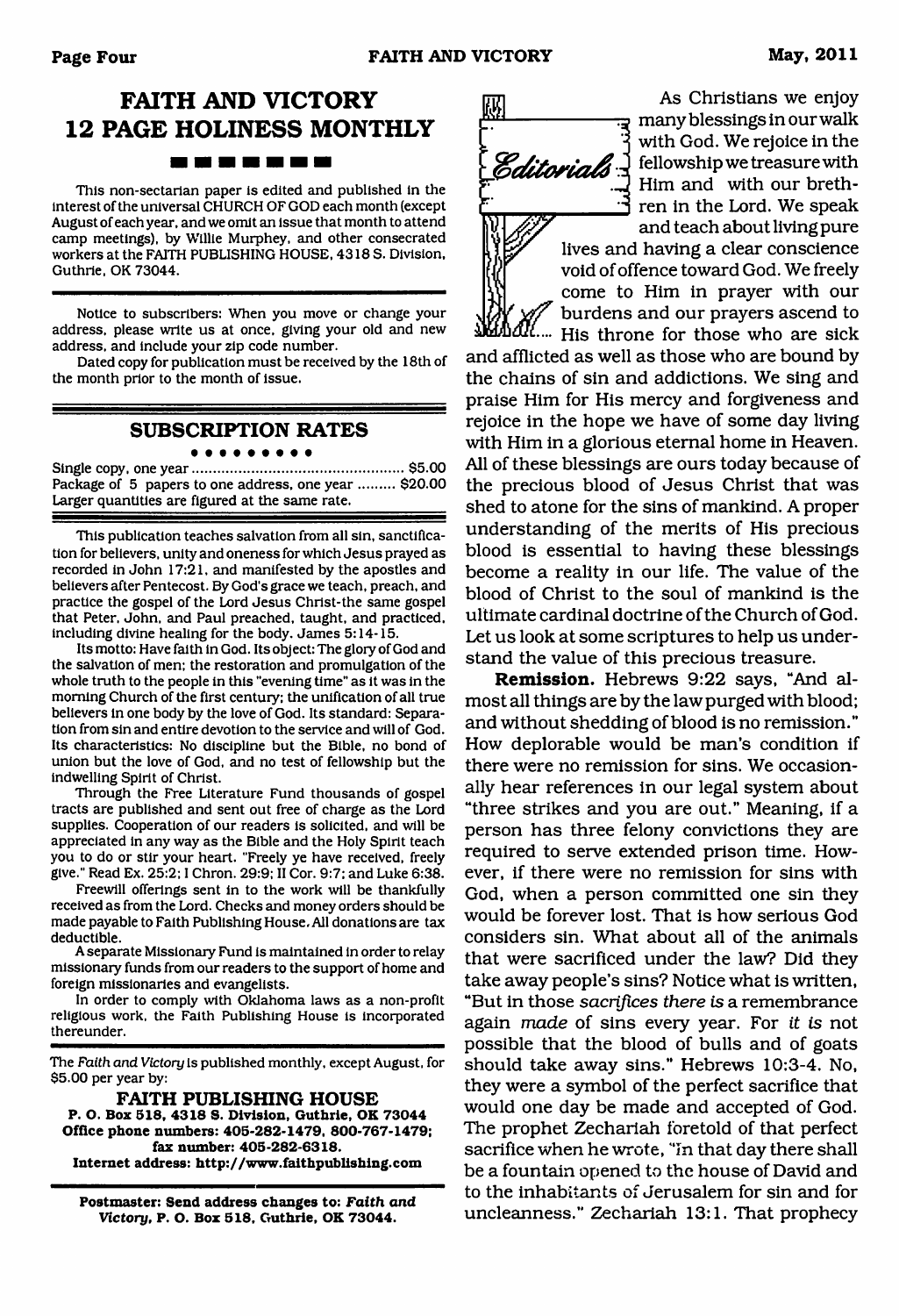was fulfilled by the blessed Savior when He shed His own blood for the sins of the world. Notice what Jesus said to the people, "Then Jesus said unto them, Verily, verily, I say unto you, Except ye eat the flesh of the Son of man, and drink his blood, ye have no life in you." John 6:53. Unless we partake of the blood of Jesus and find remission for our sins then we are doomed for eternal destruction. When Jesus observed the passover supper with His disciples,"... He took the cup, and gave thanks, and gave *it* to them, saying, Drink ye all of it; For this is my blood of the new testament, which is shed for many for the remission of sins." Matthew 26:27-28.

Hebrews 10:18 goes on to say, "Now where remission of these *is, (sins and iniquities) there is* no more offering for sin." Our good works, before or after we obtain remission of sin by Christ's blood, will not save us, for there is no other offering that will suffice to save us. While good works do follow remission, it is only the blood of Jesus that will effect this wonderful blessing. May we never become confused on this important point for there have been many souls who struggled and struggled to be good enough to be saved and could never reach the level of perfection that was necessary to effect this marvelous work. Have faith that the blood of Jesus is sufficient for your salvation, then love Him, praise Him and serve Him for His great sacrifice for your soul.

**Redemption.** "In whom we have redemption through his blood, the forgiveness of sins, according to the riches of his grace;" Ephesians 1:7. "In whom we have redemption through his blood, *even* the forgiveness of sins:" Colossians 1:14. "For ye are bought with a price: therefore glorify God in your body, and in your spirit, which are God's." I Corinthians 6:20. "Forasmuch as ye know that ye were not redeemed with corruptible things, *as* silver and gold, from your vain conversation *received* by tradition from your fathers; But with the precious blood of Christ, as of a lamb without blemish and without spot:" I Peter 1:18-19. Oh, what a tremendous price Jesus paid for the souls of mankind. If we correctly understand the crown of thorns that was placed on His sacred head, there was likely blood trickling across His brow. Blood was running down His lacerated back, from the nails in His hands and His feet, and from the gash of the spear that was plunged into His side. All of His blood was streaming from Heaven to earth to buy the souls of lost sinners. What an awful price to pay, but He willingly paid it because His blood was the only pure sacrifice that would be accepted for the price of sin, and He loved us and willingly subjected Himself to the Father's will.

**Cleansing.** "But if we walk in the light, as he is in the light, we have fellowship one with another, and the blood of Jesus Christ his Son cleanseth us from all sin." I John 1:7. "And from Jesus Christ, *who is* the faithful witness, *and* the first begotten of the dead, and the prince of the kings of the earth. Unto him that loved us, and washed us from our sins in his own blood," Revelation 1:5.

**Justification.** "Much more then, being now justified by his blood, we shall be saved from wrath through him." Romans 5:9. "Being justified freely by his grace through the redemption that is in Christ Jesus: Whom God hath set forth *to be* a propitiation through faith in his blood, to declare his righteousness for the remission of sins that are past, through the forbearance of God;'' Romans 3:24-25.

**Clear Conscience.** "How much more shall the blood of Christ, who through the eternal Spirit offered himself without spot to God, purge your conscience from dead works to serve the living God?" Hebrews 9:14. Great condemnation falls on the heart of the soul that sins and the resulting load of guilt can be so heavy that people live in misery. God can completely remove that load by His blood. When one has had their sins forgiven, God also restores them to a clear conscience. Often this is what gives a newborn Christian such a joyful, free feeling. The work of remission, redemption, cleansing and justification are works of faith which create a change in the heart, however the clear conscience is keenly felt and often triggers the emotional responses to those works being accomplished in the heart.

**Peace.** "And, having made peace through the blood of his cross, by him to reconcile all things unto himself; by him, *I say,* whether *they be* things in earth, or things in heaven." Colossians 1:20. Isaiah foretold the coming "Prince of Peace" and the angels announced it at Jesus birth. Through His blood, Jesus fulfilled the proclamations of peace between God and man. Jesus' sacrifice was pleasing and acceptable to God and it was a life saving event for mankind.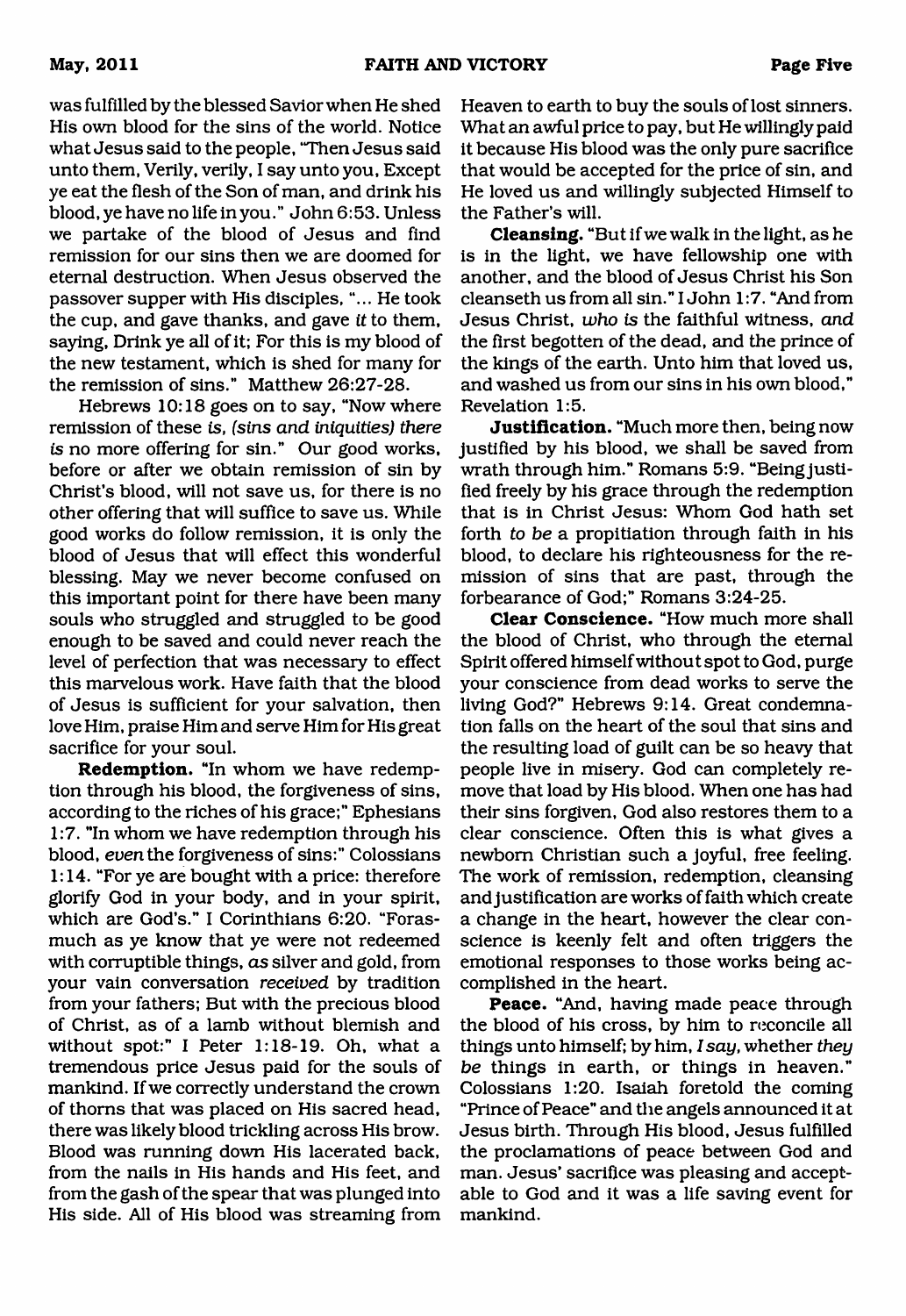**Sanctification.** "Wherefore Jesus also, that he might sanctify the people with his own blood, suffered without the gate." Hebrews 13:12.

**Victory.** "And they overcame him (satan) by the blood of the Lamb, and by the word of their testimony; and they loved not their lives unto the death." Revelation 12:11. "...The blood will work a perfect cure, Will cleanse the heart and keep it pure...." The blood of Jesus will completely transform the heart of man if only by faith they will allow it to work a perfect cure. Those who rejoice in Heaven today around the throne of God are still singing the merits of its wonder working power.

**Divine Healing.** "But he *was* wounded for our transgressions, *he was* bruised for our iniquities: the chastisement of our peace *was* upon him; and with his stripes we are healed." Isaiah 53:5. "Who his own self bare our sins in his own body on the tree, that we, being dead to sins, should live unto righteousness: by whose stripes ye were healed." I Peter 2:24.

**Eternal Glory.** "...These are they which came out of great tribulation, and have washed their robes, and made them white in the blood of the Lamb. Therefore are they before the throne of God, and serve him day and night in his temple: and he that sitteth on the throne shall dwell among them. They shall hunger no more, neither thirst any more; neither shall the sun light on them, nor any heat. For the Lamb which is in the midst of the throne shall feed them, and shall lead them unto living fountains of waters: and God shall wipe away all tears from their eyes." Revelation 7:14-17.

When Jesus was hanging on the cross and uttered the words, "It is finished," He truly had completed a marvelous plan of salvation. God accepted the sacrifice of His only begotten Son and He attested to that acceptance by raising Jesus from the dead. Jesus showed Himself to many believers who had personal, physical contact with their resurrected Savior, and we today can believe their report and know that it is true. Faith in the merits of the blood of Jesus is the real solution for defiled mankind. It has power to save to the uttermost those who come to God's precious Son and to preserve them unto His heavenly kingdom. "Come to this fountain so rich and sweet; Cast thy poor soul at the Saviour's feet; Plunge in today, and be made complete; Glory to His name!"

> —Bro. Willie E. Murphey [wemurphey@yahoo.com](mailto:wemurphey@yahoo.com)



OK—Please pray for me, I am having problems wih my colon and I have pain in my left shoulder and neck. Also please pray for my son, John Cole, Jr. He needs deliverance from a tobacco habit and is suffering from a state of depression. He also has problems with his feet and back. — — — — Bonnie Lou Cole

TN—Please pray for Bro. David Runiori, he is suffering from depression and accusations of the enemy.

### **Standing Prayer Requests**

Sis. Agnes Burleson Bro. Gary Burleson Sis. Gladys Cashio Sis. Helen Carson Sis. Genevieve Carver Sis. Elizabeth Corteway Sis. Waneta Creel Bro. Terry Dawson Sr. Bro. Mancil Doolittle Sis. Guy Domin Sis. Dorall Forbes Bro. Dan Gellenbeck Bro. Troy Gentry Jaden Howard Sis. Patsy Jordan Sis. Eamestine Jordan Sis. Karoline Kessler Bro. Mark and Sis. Darlene Knight Sis. Evodna Marler Sis. Virginia Myers Sis. Elsie M. Offerman Bro. Vernon Robinson Bro. David Runion Sis. Cheryl Smith Bro. Michael Smith Bro. Edward and Sis. Gloria Taylor Sis. Imogene Taylor The Mitch Taylor family Sis. Norma Tiller Bro. Delrnar Wilkins Bro. Curtis Williams Sis. Jan Wood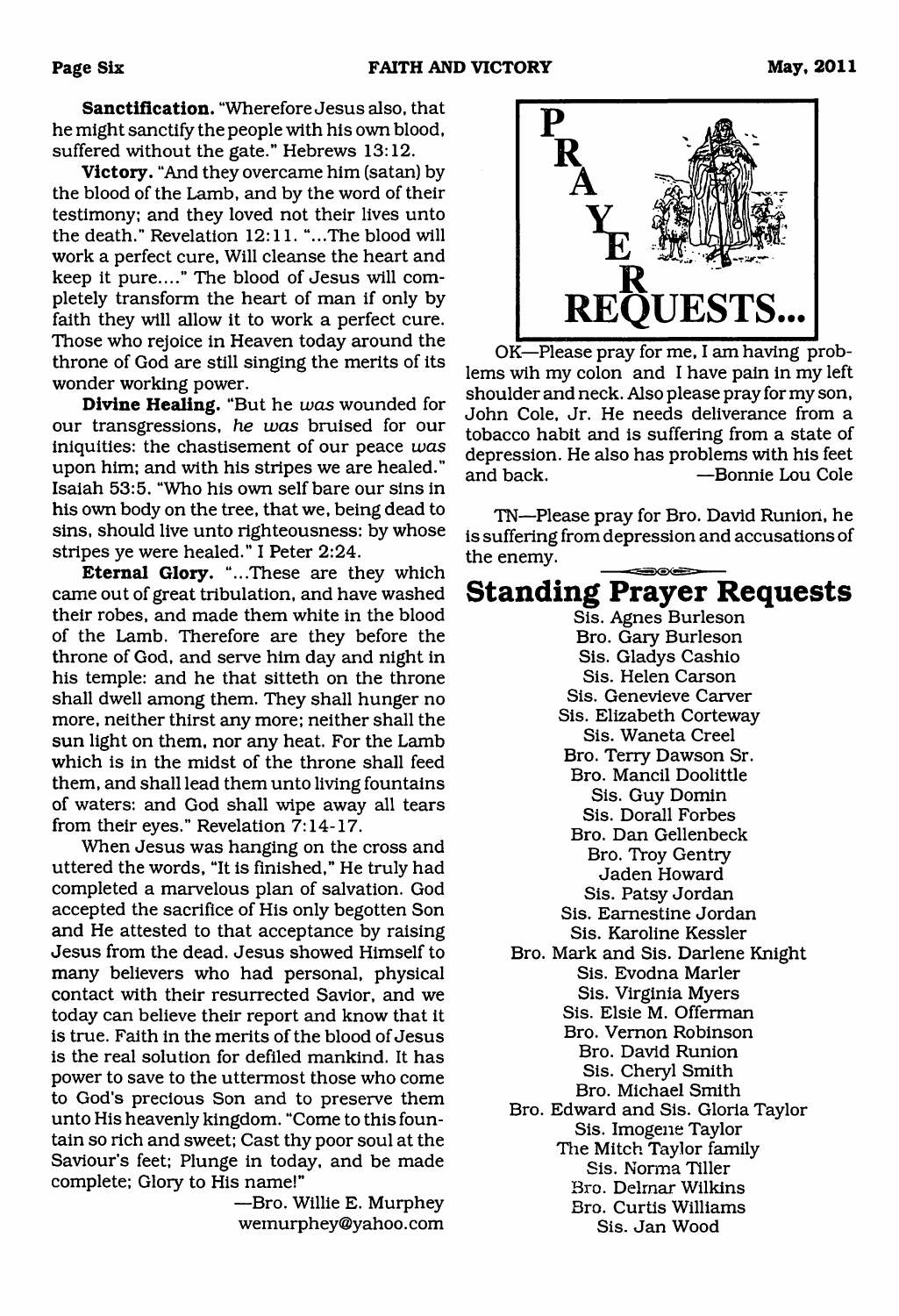#### **MEETING DATES**

**Oklahoma State (Guthrie)**—May 27-June 5 **Holly Hill, SC (Camp Meeting)**—June 5-12 **Green Bank, WV (Camp Meeting)**—June 10-16 **Tulsa, OK (Revival)**—June 16-19 **Jefferson, OR (Camp Meeting)**—June 18-26 **Sisters' Retreat (Guthrie, OK,)**—June 24-25 **Fresno, CA (Camp Meeting)**—June 26-July 3 **General Southern (Loranger, LA)—**

June 26-July 3

**Sisters' Retreat (Bakersfield, CA)**—July 8-9 **National (Monark Springs, MO)**—July 15-24 **Myrtle, MO (Camp Meeting)**—July 29-Aug. 2 Pacoima, CA (Camp Meeting)-August 19-28 **Boley, OK (Camp Meeting)**—Aug 20-21

 $-+$ 

### **MEETING NOTICES OKLAHOMA STATE CAMP MEETING**

The annual Oklahoma State Camp Meeting of the Church of God will be held May 27-June 5, at the campground in Guthrie, OK. The first service will be on Friday evening, May 27, at 7:30, with three services daily thereafter.

An invitation to attend is extended to everyone. Your presence and your prayers will be appreciated. Three meals per day will be provided and every effort will be made to provide lodging for those who come from out of town or country.

We have a ladies dormitory, and sleeping accommodations are also available in the Sunday school rooms. The Lord has provided us with a separate family unit with twelve private motel style rooms. To the extent possible, these rooms will be reserved for families. Please let us know ASAP if you desire one of the family units and the number of nights you plan to stay. We also request you bring the necessary linens and bath items.

Expenses for the meeting will be met by freewill offering. If you would like to make a contribution, you may do so by sending it directly to the State Treasurer, Sis. Brenda Wilkins, 807 W. Lake Rd., Guthrie, OK 73044.

To obtain further information about the meeting, contact the pastor, Bro. Phillip Gellenbeck (405) 282-2999

#### **HOLLY HILL, SC, CAMP MEETING**

We would like to extend a warm welcome to all to attend the Holly Hill, SC Camp Meeting which will be held from Sunday, June 5- Sunday, June 12, 2011. On Sunday, June 5, there will be two services, at 10:00 a.m. and 7:00 p.m. On Monday, June 6 through Saturday, June 11, 2011, there will be early morning prayer service at 8:00 a.m. each day followed by services at 11:00 a.m. and 7:00 p.m. On Sunday, June 12, there will be one service at 10:00 a.m. Meals will be served, and there is a limited amount of accommodations available on the grounds on a first-come, first-served basis.

There are several motels located in Santee, which is about 10 miles from the chapel. If you would like to stay on the grounds or if you wish to obtain more information on local motels, please call Sis. Beverly Pratt at (803) 496-3057 or Bro. Kevin and Sis. Cheryl Smith at (803) 492-7975. If you cannot attend our meeting, please be in prayer for us that God will meet with us and pour out His Spirit on each service.

In Jesus' Love,

—Bro. Kevin, Sis. Cheryl Smith and the Holly Hill, SC Congregation

#### **GREEN BANK, WV, CAMP MEETING**

The Green Bank, West Virginia Camp Meeting will begin Friday evening, June 10, 2011, with morning and evening services through Thursday, June 16. The camp meeting will be held at the Church of God Chapel located on Rts. 28/92 in Green Bank. Meals will be provided. Accommodations will be provided in our homes.

For more information contact Bro. Keith Beverage at (304) 456-4410 or Bro. Mike Carpenter at (304) 456-3250. Everyone is welcome.

#### ------**TULSA, OK, REVIVAL**

The Church of God, Tulsa congregation is planning a Summer Revival on June 16-19. Evening services will be held nightly Thursday-Saturday at 7:00 p.m. Sunday services will include Sunday school at 9:45, Morning Service at 11:00, dinner, and Afternoon Service at approximately 2:00.

Bro. Jerry Melot (Missouri) and Sis. Mary McDonald (Wichita) will be minstering at this meeting. We solicit your prayers and extend a warm welcome to all. For further information, you may contact Bro. Charles Lowe (918) 584- 6838 or Bro. Charles Rhodes (918) 272-9682.

#### **JEFFERSON, OR, CAMP MEETING**

Lord willing, the Jefferson, OR Camp Meeting will be held the third week of June. The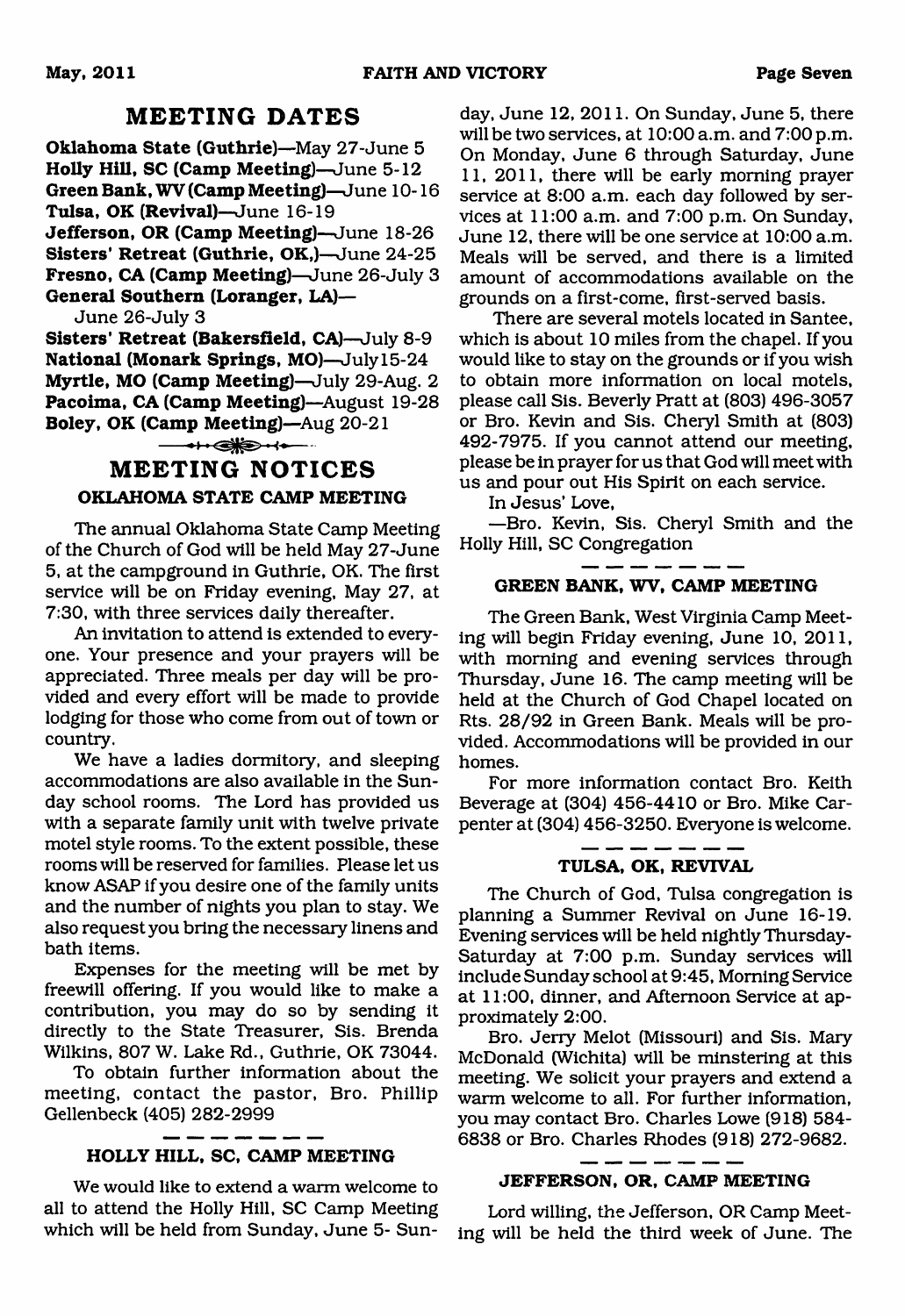meeting will start Saturday night, June 18th, and run through Sunday morning, June 26th. with morning and night services during the week and an afternoon service on the last Saturday. We do have RV hookups and other sleeping accommodations.

For more information you can contact Bro. Cliff Smith at (503) 581-4575. We do thank each of you who has supported the Camp Meeting either in presence or prayer. Please, remember us in prayer.

#### **SISTERS' RETREAT 2011**

The Sisters' Retreat 2011 will convene, Lord willing, June 24-25 at the Church of God chapel at Guthrie, Oklahoma. There will be two days of sessions starting at 9:00 a.m. All meals are provided. The theme for this year is: Part I, "Her Name Is?" Part II will be, "Lord, Prepare Me To Be A Sanctuary."

The retreat will be supported by freewill offering sent to this address: King's Daughter, P.O. Box 21488, Wichita, KS 67208. Make check payable to Church of God—King's Daughter.

Accommodations will be provided on the campground. For further information please contact Sis. Mary McDonald,cell (918) 752- 4205. For directions and accommodations contact Sis. Dena Porter (405) 227-0937.

#### **FRESNO, CA, CAMP MEETING**

The Saints at Fresno extend a cordial invitation for all to attend our Camp Meeting that will be held, Lord willing, June 26 - July 3, 2011.

6/26—Sunday 9:30 a.m. Sunday School, Worship Services, 10:30 a.m., 2:00 p.m. and 7:00 p.m.

6/27 - 7/2—Mon. - Sat. Worship Services 11 a.m. and 7 p.m.

7/3—Sunday 9:30 a.m. Sunday School, Worship Services 10:30 a.m., & 2:00 p.m.

For more information you may contact: Sis. Gwendolyn Robinson at (559) 233-6492. Sis. Dorothy Gray at (559) 229-6395. Bro. Brian and Sis. Sheri Rich at (559) 246-0604.

Please continue to pray that the Lord will bless in these meetings. —Sis. Stephanie Pree

#### **GENERAL SOUTHERN CAMP MEETING PACOIMA, CA, CAMP MEETING NOTICE**

\_ \_ \_ \_ \_ \_

Meeting at Loranger, Louisiana will begin Sun- of the Church of God will begin, Lord willing, on day, June 26, with morning and evening ser- August 19, ending August 28, 2011. The first

vices daily through Sunday, July 3. If you can join us, come praying for a blessing.

There are separate dormitories available for the brothers and sisters. Electrical and water hook ups are available for those with campers. Meals are provided and expenses met by freewill offerings.

From Loranger, go two miles south and about three and one-half miles east on Hwy. 40.

For those traveling 1-55, the grounds are about 10 miles east of the Tickfaw exit. (At the exit, take Hwy. 442 which runs into Hwy. 40.) For more information, contact Bro. Carlos Doolittle at (985) 878-8122. The chapel phone is (985) 878-2788. Please do support this meeting with your prayers.

#### **NATIONAL CAMP MEETING MONARK SPRINGS, MO**

The National Camp Meeting of the Church of God will be held, Lord willing, at Neosho (Monark Springs), MO, July 15-24. All are cordially invited to come and bring others to enjoy the blessings we are expecting from the Lord.

The Monark Springs campground is located approximately five miles east of Neosho, MO. It is one mile east and 3/4 mile south of the intersection of Highways 86 and 59.

If you travel to Neosho by bus, you may telephone the campground, (417) 472-6427, or Bro. Mike Hightower, (417) 451 -3636, for transportation.

The camp meeting is conducted on a freewill offering basis. There is no charge for meals or lodging on the campgrounds. You are welcome to come and enjoy the meeting. We are confident God will supply every need. Meals will be served in the dining hall. Dormitory space and trailer spots are available on a first-come basis. Family units are also available.

For lodging contact Bro. Randel and Sis. DeLoris Bradley (620) 226-3390 or e-mail [rdbradley@ckt.net.](mailto:rdbradley@ckt.net)

The business managers are Bro. Mike Hightower, 13974 Newt Dr., Neosho, MO 64850. Phone, (417) 451-3636, and Bro. Paul Cole (417) 455-2378.

\_\_\_\_\_\_\_

Lord willing, the General Southern Camp The annual California State Camp Meeting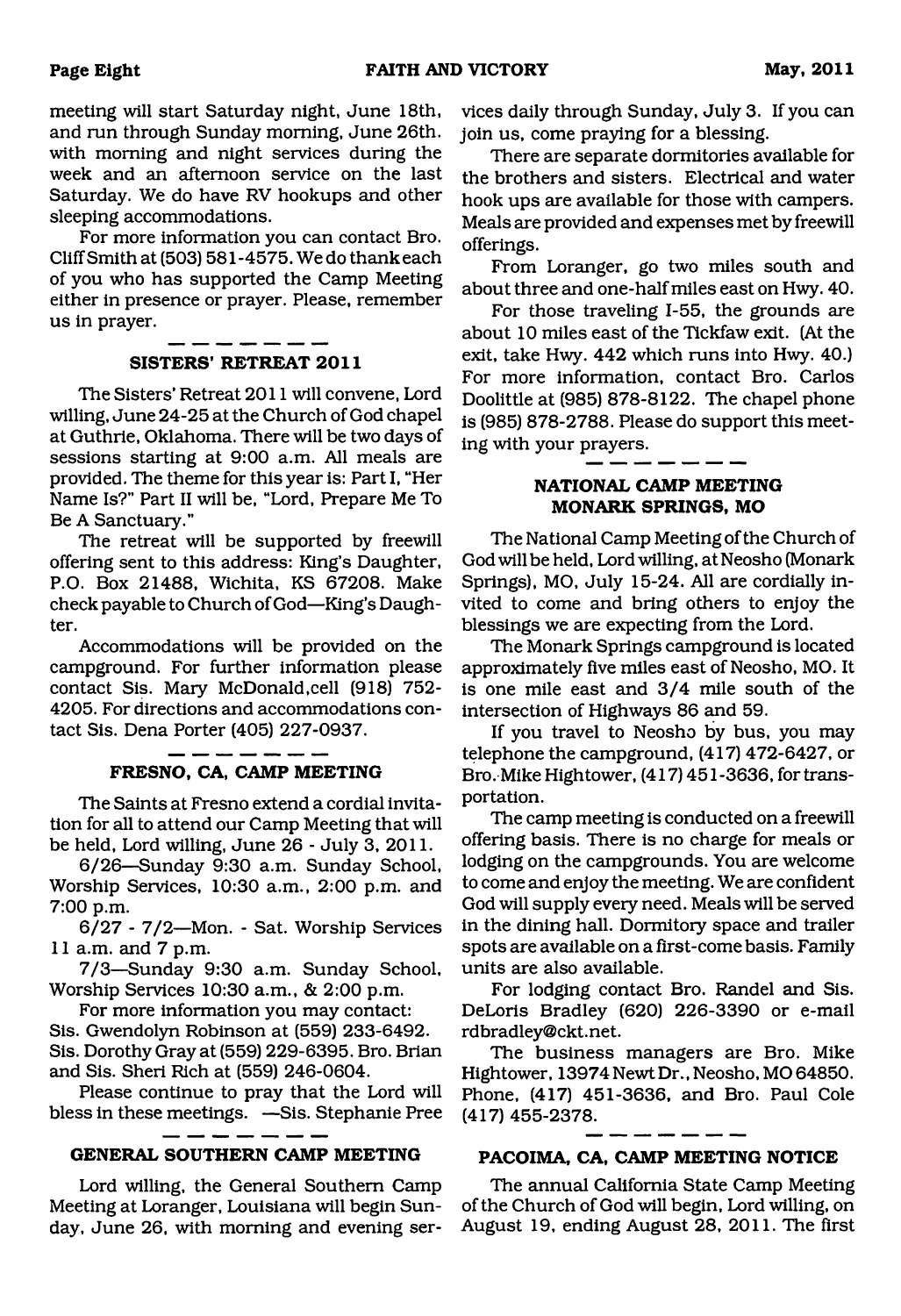service will be on Friday evening, August 19 at 7:30 p.m. with three services daily throughout the remainder of the meeting.

The campground is located at 12312 Osborne PL, Pacoima, CA 91331. A hearty invitation is extended to all. Your presence and prayers will add much to the success of the meeting. Three meals are provided daily as well as accommodations for those needing them. Expenses are met by freewill offerings.

For more information you may contact: Sunset Guest Home (818) 899-2022; Bro. Paul Phillips (661) 251-6956 or Bro. Herbert Clay (818) 897-1396. The chapel phone number is: (818) 899-9021.

#### **BOLEY, OK, CAMP MEETING**

The Boley, OK church of God congregation is planning to hold a two day meeting August 20-21.

Due to deaths, marriages and relocations, our numbers have dwindled to a dedicated few. We would love to encourage all who can to come and support the faitful congregation here in Boley, OK. Your presence would be appreciated.

Services are planned for Saturday, August 20, at 4:00 p.m. No night service—snacks will be served. Sunday, August 21, Sunday School will begin at 10:00 a.m. followed by Morning Worship at 11:00 a.m. Dinner will be served. No evening service is planned.

Please be in an agreement of prayer with us for a very inspirational meeting. Come, bring a friend. Expect a blessing and receive a blessing from the Lord as we expound on the Word of God.

For further information you may contact Bro. Cleo Jordan (918) 814-4045 or Bro. Larry Brown (405) 329-1010.

<span id="page-8-0"></span>*'The 'friend* Do you need a friend that is faithful and true? *One that will help you all your life through?* 

*'There is One I can recommend. Jesus wiCChelp you aCC the way to the end.*

In all of your weaknesses, He is made strong.<br>With His Spirit guiding, no one can go wrong.

The way of true happiness is trusting in Him. *(He is the Light when life's pathway grows dim.*

*So give Him all of your burdens today. Just trust (Him and (He wiCCshow you the way.* — *Sis. Lana Johnson*



**Thomas Vada McMillian**—On May 1**7**,1923, in Fayefte, Alabama, a frail baby boy was born in the farm home of Robert and Cora (Mixion) McMillian. He was given the name of Thomas Vada McMillian, and was the youngest of 11 children. He was only eight years old when his father died, at which time his mother "broke up housekeeping;" gave up the farm, and moved to town. With this life-altering event, Bro. Vada was shifted from sibling to sibling. But, it was his oldest sister, Leora, who became a mother figure in his life. This sister expressed she could not have loved him more had he been her own son, which always made Bro. Vada smile, even when he told it in later years. His love for his siblings, and their love for him, kept heart ties strong, with frequent trips to Alabama down through the years.

Life was very difficult for the family for it was during the Depression years. At the young age of 12, Bro. Vada went to work at the sawmill, limiting his education to the equivalency of the 6th grade. Several years later, he went to work at a CC Camp in Oregon, a relief program for unmarried and unemployed men, for a salary of \$30 a month of which all but \$5 was sent home to help support the family. Here, he was the camp cook, but Bro. Vada also worked planting trees and flowers as well as doing other landscaping. It was no doubt through this experience he developed a gift and love for gardening. Later he was employed as the city gardener with the City of Neosho, Missouri, which was a community known as the "Flowerbox City." Other places of employment were with Cudahy Cheese, Missouri Farmers Association, and as a custodian for Granby Public Schools.

Bro. Vada's mother was a godly woman and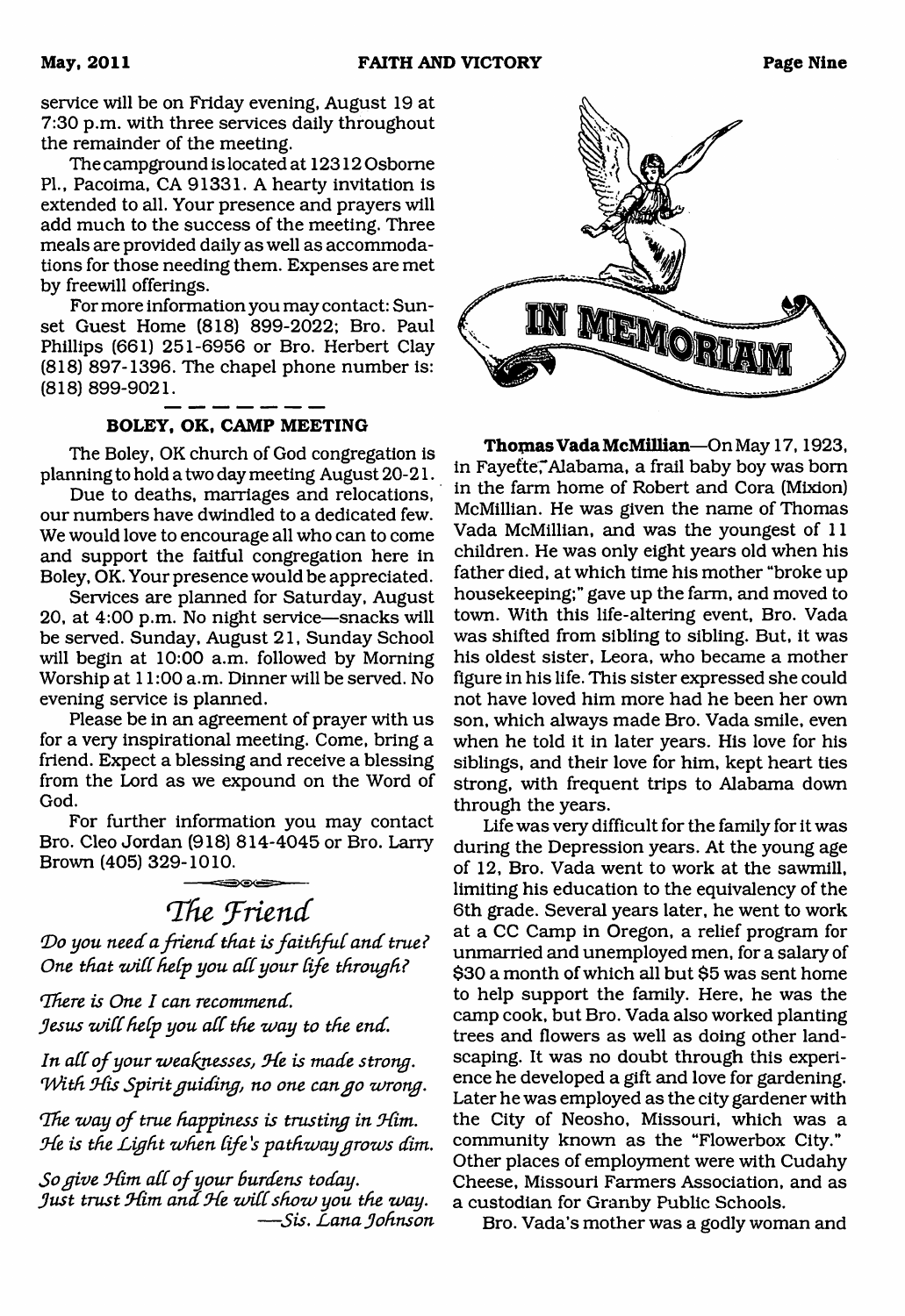an avid Bible student, always searching and seeking for Truth. As Providence would have it, she found a *"Faith and Victory* " paper, and thus she took her stand with the Church of God. Consequently, Bro. Vada went to Guthrie, Oklahoma, and worked at the print shop three different times, laboring as unto the Lord. During those times he would share a room with Bro. Clifford Wilson. Bro. Clifford cleaned the Guthrie chapel each week for 50 cents to add to the allowance received at the print shop. After Bro. Vada came, they both shared in the work and shared the pay as well, each getting only 25 cents.

It was during this period several workers from the *"Faith and Victory"* made a trip to Langdon, Missouri, for a camp meeting. Little did Bro. Vada realize that God was preparing another phase of his life through this trip! Here, he was to meet the love of his life, Carrie Wyatt, who was one of the ministers at the Langdon meeting. That was in August, 1943, and not long after he proposed to her in a letter. She accepted, and they were married, February 6, 1944, at the Freeman Road Church of God chapel in Neosho, Missouri. It was in this community they made their home for a major part of their lives. Their daughter, Carol was the first addition to the McMillian family, with their son, Tom arriving about a year later. The family was complete with the birth of Jim about three and a half years later in the old home place.

The McMillian home was a place filled with music, and when Sis. Carrie's father came to live with them, his musical talents accompanied the talents of the children as well. Many pleasant memories were recorded during those years Bro. Wyatt was a part of the family, and Bro. Vada counted it a privilege to care for his father-in-law until his passing. Bro. Vada also had much of the care of the family because of the poor health of his dear wife. Oftentimes, he would be awakened in the night to pray for her or for a sick child. Yet, he would be up early to go to his job and support his family. When evening came, he often would prepare the meal and do the necessary housework before retiring for the night. This was done without complaint, but with joy for the love he had for his wife and children.

Though some might say Bro. Vada was just an "average" man, to many others he was a towering giant of a man, magnificent in character, with a depth of compassion for humanity.

Often his profound understandings of life and the human condition seemed to exceed his expected capability. His calling to the ministry was defined by his absolute integrity and humility as a result of praying through all life's battles. It was with the respect and confidence of fellow ministers that Bro. Vada was ordained on July 27, 1958, at the Monark Camp Meeting. His ministry reached to many congregations across the United States with messages of hope and love, overshadowed with a divine love for the Truth.

Bro. Vada and Sis. Carrie worked side by side in the work of God for the Neosho Church of God congregation for a number of years, ministering to the needs of the Saints, along with Bro. Austin McMillian and Bro. Bob Huskey. They were both faithful to their callings, and their ministries always complemented each other. But, much could be said of a simple, under-educated man, who through the wisdom from above, contributed to the stability of the congregation for more than 40 years.

In 1986, Bro. Vada, along with several others, was involved in a tragic accident which killed two in the group. It took the "jaws of life" to extricate Bro. Vada from the wreckage. He had a fractured pelvis, broken ribs, and many other injuries, but it was his choice to go home and trust God to take care of him. Bro. Clifford Wilson was one of several who helped care for Bro. Vada. As Bro. Clifford worked with him one day, Bro. Vada said, "I wonder what the Lord is trying to say to me?" This was Bro. Vada. His life was an open book to all, and he always desired any chastisement necessary for a life pleasing unto the Lord. His recovery was remarkable! In eight weeks he was up and about, and within a short time, doing his normal work.

In 1999, Bro. Vada and Sis. Carrie felt the need to move to an apartment near the Golden Rule Nursing Home in Shawnee, Oklahoma. While Sis. Carrie was never able to attend any services at the Shawnee chapel during their time there, Bro. Vada seldom missed until the last year of his life. His contribution to the worship services through the preached word, through exhortation, through teaching and testifying, was a great blessing to the congregation. He was not only a great support to Bro. Carl's pastorate, but he was a friend and like a father to him. Bro. Vada will be greatly missed in the congregation.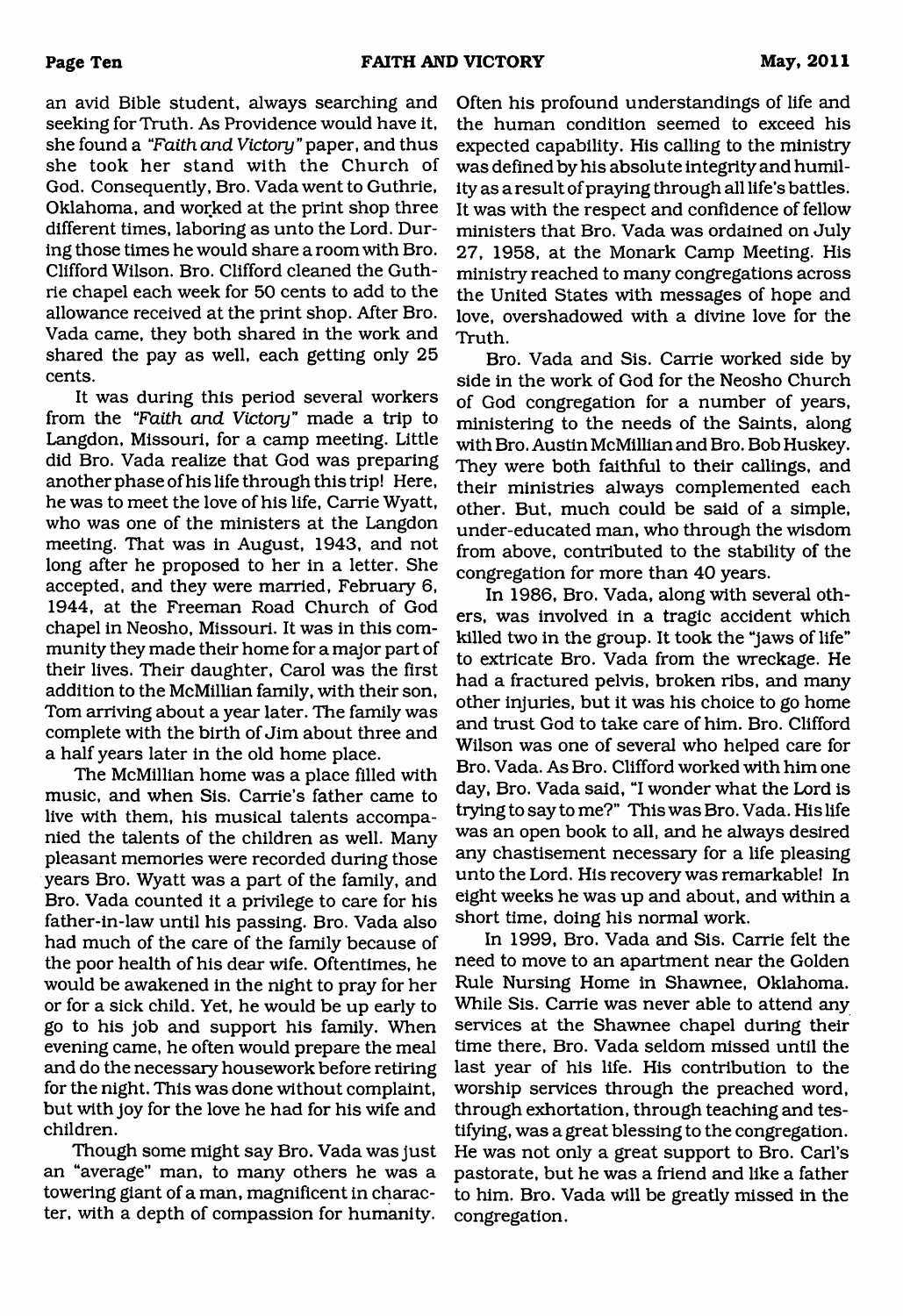On May 5, 2011, Bro. Vada's final prayer was answered. He had "fought a good fight;" he had "kept the faith;" and he was ready to be offered. His course was finished; his life's work complete. There was no shadow, no stain of dishonor af his end. He preached his own funeral by tne life he lived. Today, May 17th, would have been his 88th birthday.

Bro. Vada McMillian was preceded in death by his parents, his siblings, and one son-in-law, Paul Cole. He is survived by his daughter, Carol Jantz and husband James of Shawnee, Oklahoma; two sons, Tom McMillian and wife, Shirley, of Houston, Texas; and Jim McMillian and wife, Marilyn, of Lubbock, Texas; a daughter-in-law, Vonda McMillian, ofVinita, Oklahoma; 11 grandchildren; 27 great grandchildren and 1 greatgreat grandchild; a number of relatives; and a host of Saints and friends.

The funeral services were held May 10, 2011, in the Church of God Chapel, Neosho, Missouri, with Bros. Carl Shaffer, Ed Wilson, Leslie Busbee, and Sis. Maxine Busbee officiating. His grandchildren and great-grandchildren sang two songs. Grandson, Ronald Cole led the congregational songs. Interment was in the I00F Cemetery, Neosho, Missouri, with Bro. Gordon Humphrey officiating.

A Memorial Service was held in Shawnee, Oklahoma, May 17,2011, with Bro. Carl Shaffer, Bro. Loren Busbee, and Sis. Maxine Busbee officiating. Bro. Loren and Sis. Maxine Busbee sang two songs with one song being sung by the congregation.

#### A note of thanks from **the McMillian family**

We want to convey special thanks to our ministers and the Church in general. We really appreciated the beautiful flowers, cards, good food, and the love freely expressed. May God bless each one of you.

**Johnnye Lee (Carter) Johnson** was born, January 8, 1923, in Boley, Oklahoma. She was the tenth child of eleven children bom to Henry and Louella Carter.

Sis. Johnnye was raised and educated in the Boley, Oklahoma area. Being reared in a Christian home, she realized her need for God at an early age and accepted Christ as her Saviour. At church, she met and later married Milton L. Johnson on November 21,1948. Although there were no children to this union of forty years, they cherished their nieces, nephews, cousins, **and** other relatives.

She was a faithful farmer's housewife, living on the homestead for close to sixty years. After her husband's death, she continued to take loving care of her goats, dogs, cats and chickens.

On Saturday, March 5, 2011, Sis. Johnnye departed this life after a brief illness. She was preceded in death by her husband, parents, and all of her brothers and sisters. She leaves to cherish her memory, many nieces, nephews, cousins, Saints and friends.

Memorial services were held March 12. They were officiated by Bro. Charles Chandler, Bro. Emanuel Gracey, Bro. Darrell Johnson and Sis. Frances Chandler. Interment followed at Hillcrest Memory Gardens, Spencer, OK.

#### **Acknowledgment**

The family wishes to express their deepest appreciation for all acts of kindness and sympathy shown during this time of bereavement.

|                                           | FAITH AND Order Blank VICTORY                                                                                                              |                           |
|-------------------------------------------|--------------------------------------------------------------------------------------------------------------------------------------------|---------------------------|
| CTORY                                     | \$5.00 PER YEAR (11 Issues)                                                                                                                |                           |
| $\tilde{\mathbf{z}}$<br>VICTORY FAITH AND | Mail this form to start or renew your own<br>subscription $-$ give a friend a gift $-$<br>or do both! It only takes a minute.<br>Your Name | <b>FAITH AND</b><br>VICTO |
|                                           |                                                                                                                                            |                           |
|                                           | City_____________________ State ________ Zip ______                                                                                        |                           |
|                                           | Phone                                                                                                                                      | RY FAITH                  |
| <b>AND</b>                                | Start or renew my<br>Faith and Victory subscription.<br>Send a 1-year gift subscription<br>to the person named below:                      | $\sum_{i=1}^{n}$          |
| <b>FAITH</b>                              | Gift to $\qquad \qquad$ Gift to $\qquad \qquad$                                                                                            | <b>VICTORY FAITH</b>      |
|                                           |                                                                                                                                            |                           |
| VICTORY                                   |                                                                                                                                            |                           |
| <b>QNA</b>                                | Mail Order Blank and remittance to:                                                                                                        | <b>ANA</b>                |
|                                           | Faith Publishing House                                                                                                                     | VICTC                     |
| <b>FAITH</b>                              | <b>P. O. Βοχ 518</b>                                                                                                                       |                           |
|                                           | Guthrie, OK 73044<br>5/11<br>FAITH AND VICTORY FAITH AND VICTORY                                                                           | $\check{\mathbf{z}}$      |